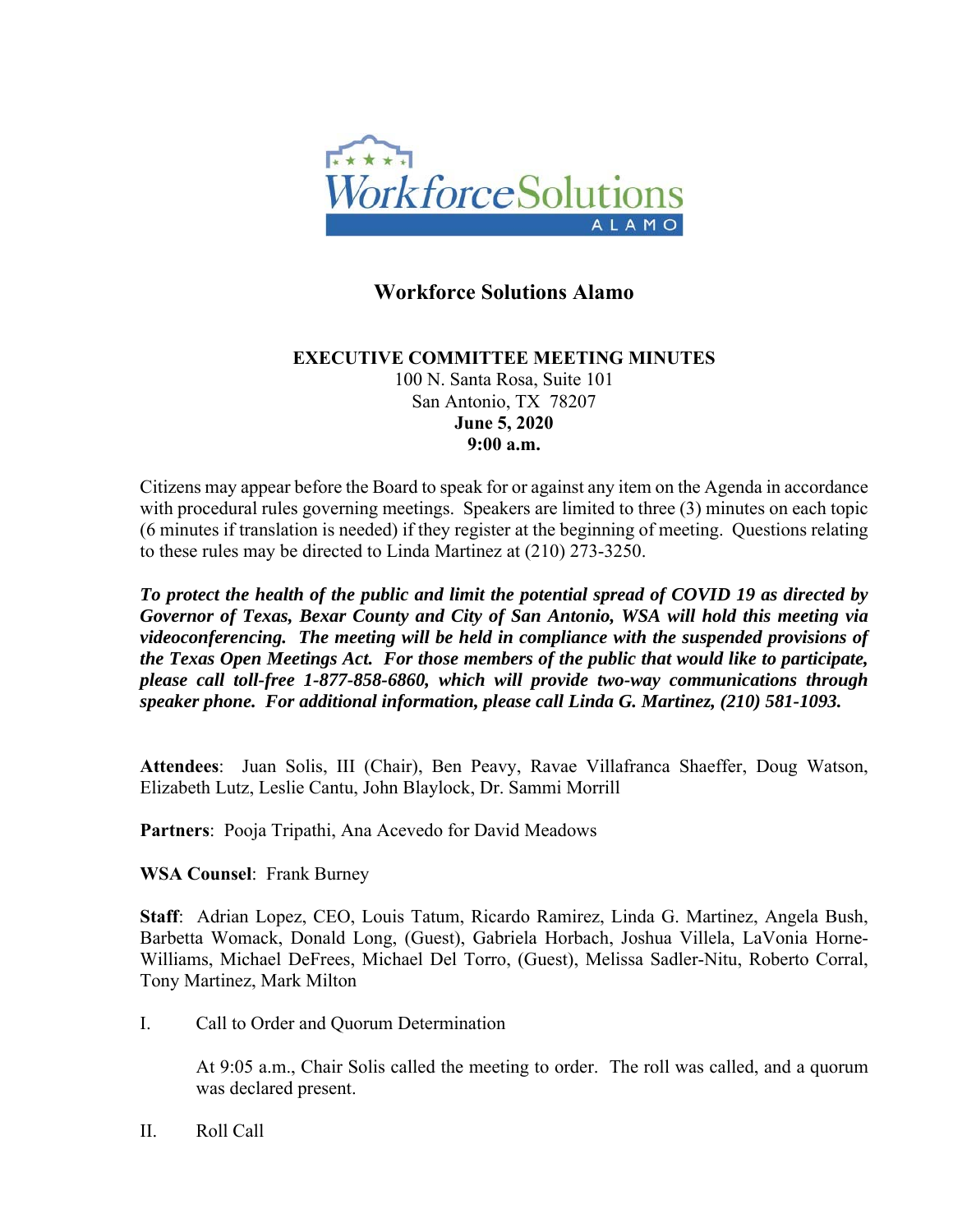Presenter: Chair Solis

- III. Declarations of Conflict of Interest Presenter: Chair Solis None
- IV. Public Comment Presenter: Chair Solis None
- V. Consent Agenda: Discussion and possible action. Presenter: Chair Solis
	- a. Prior meeting minutes for February 14, 2020
	- b. Budget Amendment #3
	- c. Check signing policy: Mr. Ben Peavy asked for clarification. Louis replied that every effort will be made to have two signatories on all checks except in crisis like, COVID.

Upon motion by Mr. Watson and second by Ms. Villafranca Shaeffer, the Committee unanimously approved items  $V$  (a - c).

## VI. Audit and Finance Committee Report:

- a. 2018 2019 Audit Report:
	- Auditor provided a review of the annual report and WSA had an unmodified (clean) report.
	- Auditor reviewed specific programs with federal funds due to the large allocation
	- Auditors performed the review in accordance with generally accepted auditing standards of the United States and government accounting standards
	- DOL report was reviewed in connection with the report. Chair Solis congratulated accounting staff for clean audit.
	- Chairman Solis commented all information that comes from our audit area, is accurate and we can count on; especially when making our decisions. The key for everyone to understand as we move forward, we are growing and getting stronger and the fundamental focus is fiscal and that is major. And because our ability to look at the different funding accountabilities is important. This is the fourth year we have completed the audit without any issues, which I think is tremendous. Congratulations to Louis Tatum, CFO and his Fiscal Team, who are good stewards of our funding. Fiduciary responsibility is fundamental.
	- Mr. Peavy commented, great to see WSA is managing their financials. We may need some extra oversight going forward. Possibly having quarterly check points to make sure we are handling all the incoming funds appropriately. And we're shifting around things, for example, the SEAL Program, taken out. I don't want us to be in a situation in a year from now completing an audit and find that we screwed up or did something wrong. Maybe we need a little more control or oversight, due to all the changes and uncertain times that require greater audit scrutiny due to the additional funds.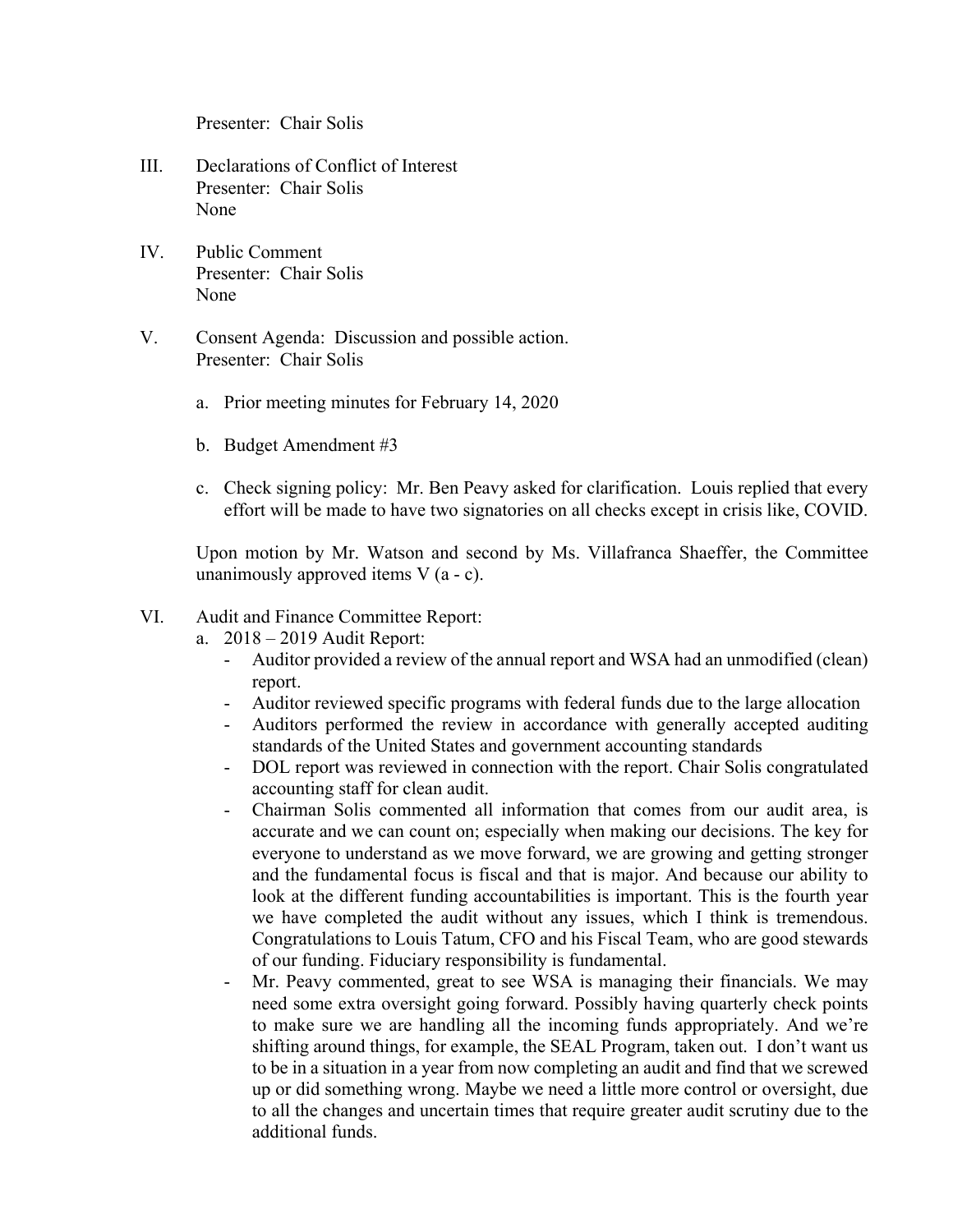- Chair Solis commented he will check with Audit & Finance Committee Chair, Mary Batch, for a more frequent meetings beyond what we currently do. Not a bad idea and should increase the meetings due to the additional funding.
- Mr. Lopez commented, while at the City Council meeting when they passed the CARES ACT funding and the investment into Workforce, they required for WSA to report out the financials every month to the that respective committee for those dollars.
- b. Finance Reports: Mr. Tatum reviewed the Finance Committee report
	- WSA currently has a couple of vacant positions throughout the fiscal year.
	- One grant expired on April 30 and \$10K was not expensed and will be returned to grantor. Funding was not expensed for Shared Services and the expenses were limited on what we could spend.
	- Mr. Doug Watson asked: why could we not spend the \$10K?
	- Louis deferred to Tony Martinez. Tony commented TWC sent an email and it was for basic services.
- c. Procurements Reports/Update:
	- Ms. Williams reported on leasehold improvements at the field offices.
	- COVID-related improvements are being made. She also reviewed other procurement efforts for re-opening of all centers.
	- Chair Solis asked that if adequate Personal Protective Equipment (PPE) and other cleaning supplies are sufficient for operations of the centers.
	- Ms. Williams is using best efforts to ensure adequate supplies for all facilities are available.
	- TWC has provided suppliers that can help us get these items quickly. LaVonia stated that she has done an overstock of hand sanitizer and gloves and masks will be the next thing she is expecting to come in.
	- Chair Solis asked, 'what does a kit look like for one of our centers, for example, how many gallons of sanitizer, how many gloves/masks are providing?
	- LaVonia is working with Rebecca Hernandez, Facilities person for all the centers. She was going to provide an estimate of the number of employees. For example, Data Point Center, if she tells me there are one hundred employees; we provided them with three hundred masks and two gallons and in addition to four quarts of hand sanitizer, four hundred gloves, Clorox wipes, which were items we were able to locate early on in the process. We also provided them with paper towels to they can wipe their keyboard, desks, etc. They also were provided spray bottles to clean the office areas.
	- Chair Solis asked if the three hundred masks that were provided for staff, was calculated in the event clients arrive to the center and do not have a mask.
	- Mr. Watson asked what our policy will be, if someone does not want to wear one.
	- Chair Solis replied that he would like to make in mandatory that clients have to wear a mask. that a notice be posted at all facilities informing clients may enter without masks.
	- Mr. Watson asked and if they don't?
	- Chair Solis replied, then they will not be allowed to enter
	- Mr. Watson, is that enforceable?
	- Chair Solis, yes. For example, with all the technology, if someone walks in and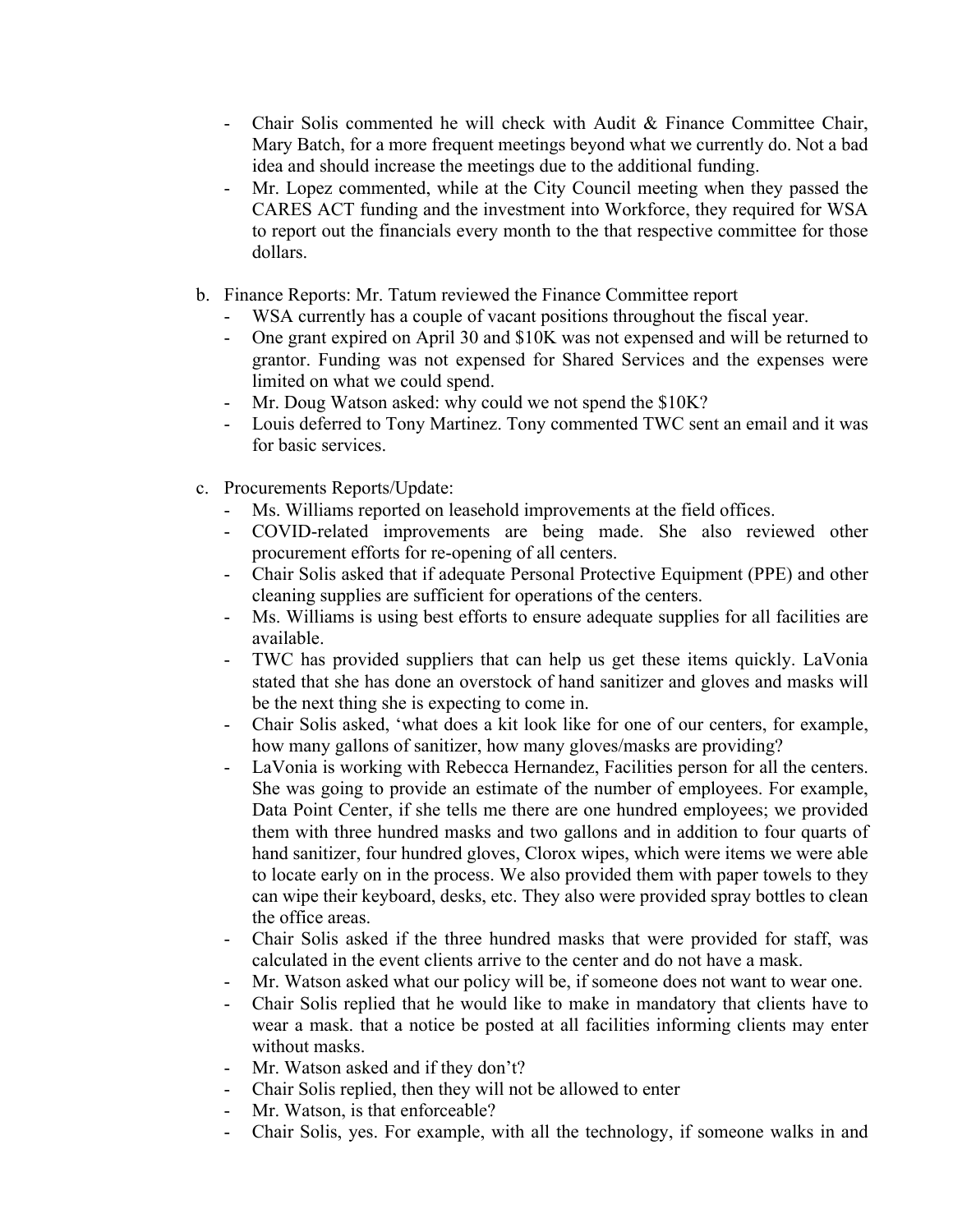with a fever, we cannot service them. However, they can still go to their vehicle, we can call them and/or Zoom with them, using our technology while they are in their vehicle, they just cannot come into the center. There is some room for us to make it mandatory.

- Frank Burney stated that WSA can require wearing of masks is mandatory and WSA should post signs on the outside that basically says masks are required.
- Chair Solis commented, center managers will be reminding clients of social distancing and wearing masks will be mandated.
- Frank Burney also stated Board doesn't need to approve making masks mandatory
- Mark Milton commented TWC required that WSA submit the re-opeing

Upon motion by Director Ravae Shaeffer and second by Director Watson, the Committee unanimously approved item VI(a).

- VII. Human Resources: Presenter: Adrian Lopez
	- a. WSA Employee Handbook briefing:
		- In process to revise entire policy. Last major update was 2013
		- Modeled policies after organizations such as Texas Workforce Commission and other workforce boards
		- Staff input was solicited and being addressed.
		- Sample issues being addressed are job posting and application processes, standardized trainings, conflict management/disciplinary coaching, as well as PTO, emergency leave bank, telecommute and attendance policies.
		- HR Committee will review policy before going before Board.
		- Benjamin Peavy suggested that we maintain a united type culture while ensuring the focus is assisting people with employment rather than creating a "megaphone" culture. Mr. Adrian Lopez responded by stating we adopted a software called, "Lighthouse" where staff can voice their thoughts/complaints anonymously and that there has not been one incident to that platform.
	- b. Organizational Review:
		- Mr. Lopez reported that Ms. Lisa Bartee successfully completed HR certification.
		- A HR consultant (Mr. Long with Management Advisory Group) was hired to assess positions according to compensation and classification. Mr. Long reported on its study of organizational review of WSA. He recommended some changes in job classification and noted salaries are low on the average as compared to similar organizations.
		- Director Watson noted that position for Child Care supervisor is not being addressed.
		- Mr. Long requested Board consideration of revised compensation plan and organizational structure with four possible options.
			- o Option 1: Minimum Plan
			- o Option 2: Time in Position Plan
			- o Option 3: Range Penetration Plan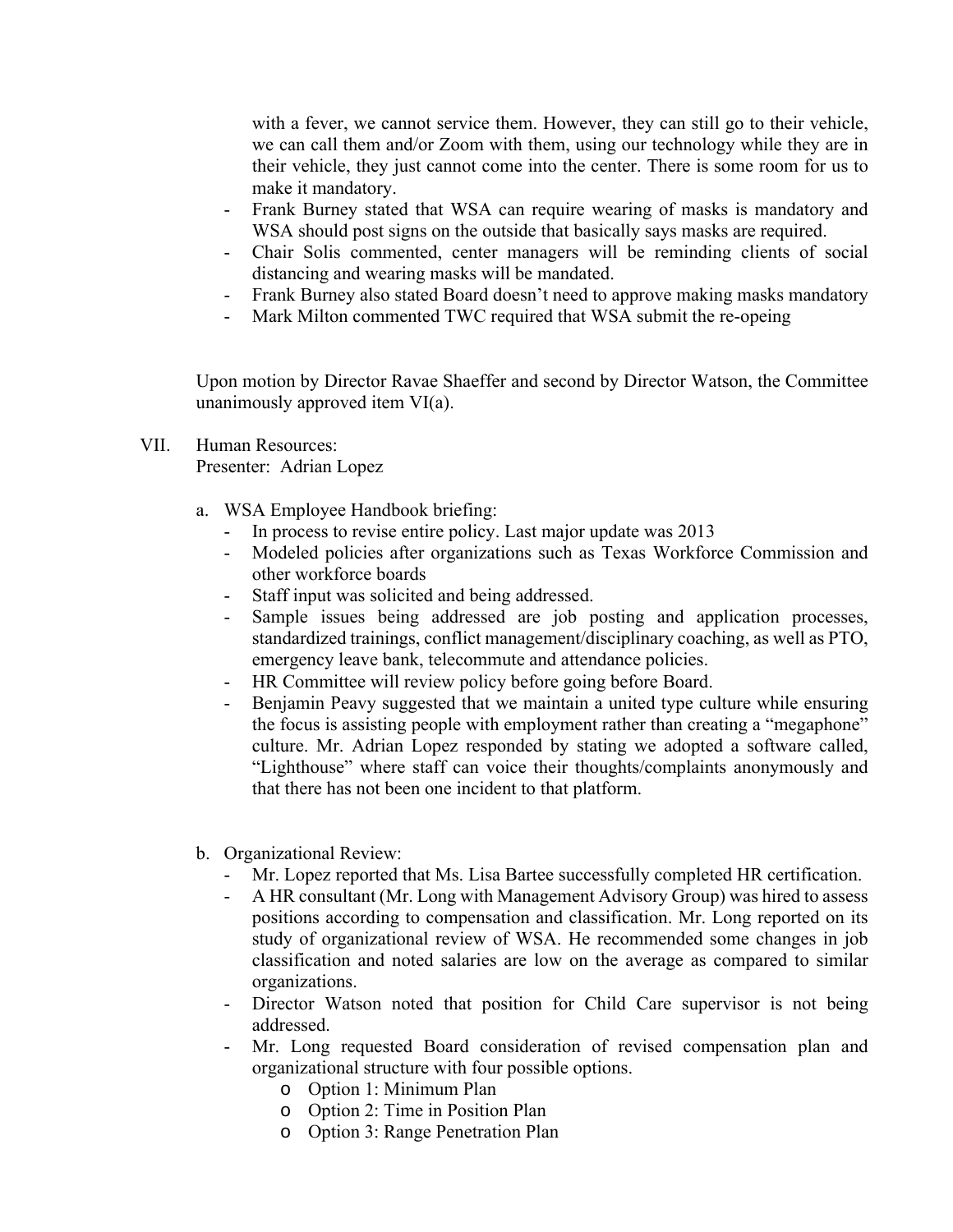- o Option 4: Across Board, Minimum, Time in Position
- Changes would go into effect beginning July 2020.
- Chair Solis asked whether allocation of staff resources addresses programs priorities.
- Direction is to have HR Committee review the report before Board consideration.
- Professional Employer Organization (PEO) was recommended
- c. HR Consultant:
- Procurement of consultant is underway by Ms. Williams as a small contract RFP.
- VIII. Oversight Committee Report:
	- Chair Watson reviewed performance of programs.
	- a. Monthly performance

-Meeting or exceeding all measures as of March 2020.

-Mr. Watson and Mr. Milton will be meeting to review charts. He welcomed suggestions.

- b. Childcare services:
	- Chair reported that \$17M had recently been allocated to WSA for childcare costs for essential workers and keeping childcare centers funded during pandemic.
	- 10,227 children enrolled in March.
	- Child Care centers were paid out for March, April and May.
	- Funds were provided to both closed and open childcare centers. Additional funds were provided to open centers.
	- Childcare for about 3,000 children was provided for essential workers.

IX. CEO Report:

Presenter: Adrian Lopez

- a. Briefing on County and City Workforce Proposals:
	- Mr. Lopez reported on major allocations of funds  $(\$100M+)$  from COSA and Bexar County for workforce training.
	- Contracts are being finalized with both entities.
	- Director Morrill had some questions regarding *uniform* performance requirements (accountability and reporting) of such contracts which she will discuss with staff.
- b. Plan to Reopen 16 Workforce Centers:
	- Mr. Lopez has been working with TWC on re-opening schedules for all urban and rural centers, with primary focus on staff and client safety due to the COVID pandemic.
	- Centers will be gradually opened based on appointments and then opened for public